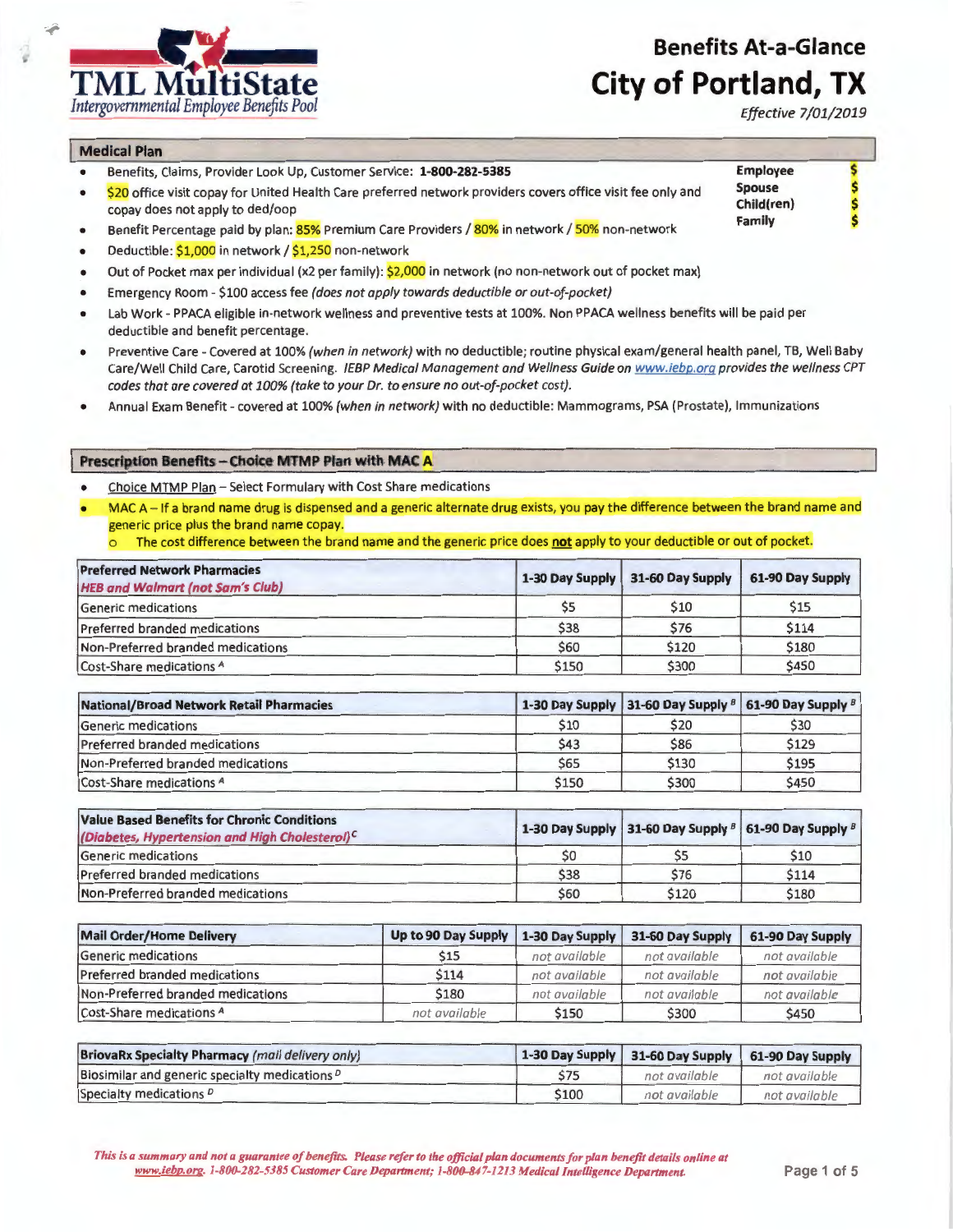

*Effective 7/01/2019* 

| <b>Affordable Care Act Benefits</b><br>(Prescription required for all medications, including over the counter/OTC)                                                                                                                                                                                                                                                                                                                                              | 1-30 Day Supply | 31-60 Day Supply | 61-90 Day Supply |
|-----------------------------------------------------------------------------------------------------------------------------------------------------------------------------------------------------------------------------------------------------------------------------------------------------------------------------------------------------------------------------------------------------------------------------------------------------------------|-----------------|------------------|------------------|
| Smoking cessation medications - Nicorette Gum, Nicotine Replacement<br>Lozenge, Nicotine Replacement Patch, Nicotrol Inhaler, Nicotrol Nasal<br>Spray. Quantity limits apply (six month's supply per plan year).                                                                                                                                                                                                                                                | \$0             | not available    | rict available   |
| Preventative statin medications - Includes low to mid-strength statin<br>medications, atorvastatin, lovastatin, and simvastatin. Lovastatin covered<br>without a prior authorization.                                                                                                                                                                                                                                                                           | \$0             | not available    | not available    |
| Other preventative medications - aspirin (men aged 45-79, women aged<br>[55-79]; folic acid (women of childbearing age); fluoride tablets and solution<br>(for children aged zero to five years old - toothpastes and rinses do not<br>qualify); chemoprevention supplements, iron deficiency supplements;<br>vitamin D (65 years and over); and bowel preparation medications OTC<br>(Bisacodyl EC Tab, magnesium citrate solution, polyethylene glycol 3350). | \$0             | not available    | not available    |

- A. *Cost Share* medications are certain branded and generic medications for which there are lower cost therapeutic alternative medications. These therapeutic alternatives should provide equal or similar medication therapy for a covered individual when properly dosed. Cost share medications are identified in the Cost Share Copay Drugs section of the Medication Therapy Management Guide.
- B. 31-60 day and 61 -90 day supplies are available at participating OptumRx Retail-90 pharmacies. To determine *if* your pharmacy is a Retail-90 pharmacy, you may call OptumRx's Member Customer Service at (888) 543-1369.
- C. *Value Based Benefits* for Diabetes, Hypertension and High Cholesterol not all medications qualify (e.g., Cost Share prescription copays and medication exclusions). Refer to the Medication Therapy Management Guide for the Value Based Prescription list.
- D. *Specialty medications* are typically medications requiring special storage, handling, administration and patient monitoring; may be taken for complex or rare patient conditions; and/or could be biotechnology medications. Specialty medications are limited to a 30 day supply per prescription fill.
- OptumRx **Preferred Network Pharmacies** include HEB and Walmart only (not Sam's Club).
- OptumRx **National/Broad Network Pharmacies** include HEB, Walmart, Target, Sam's Club, Brookshire Brothers, CVS, Kroger, Savon, Tom Thumb, Randalls, United, Costco, Medicine Shoppe, Walgreens and many, many more.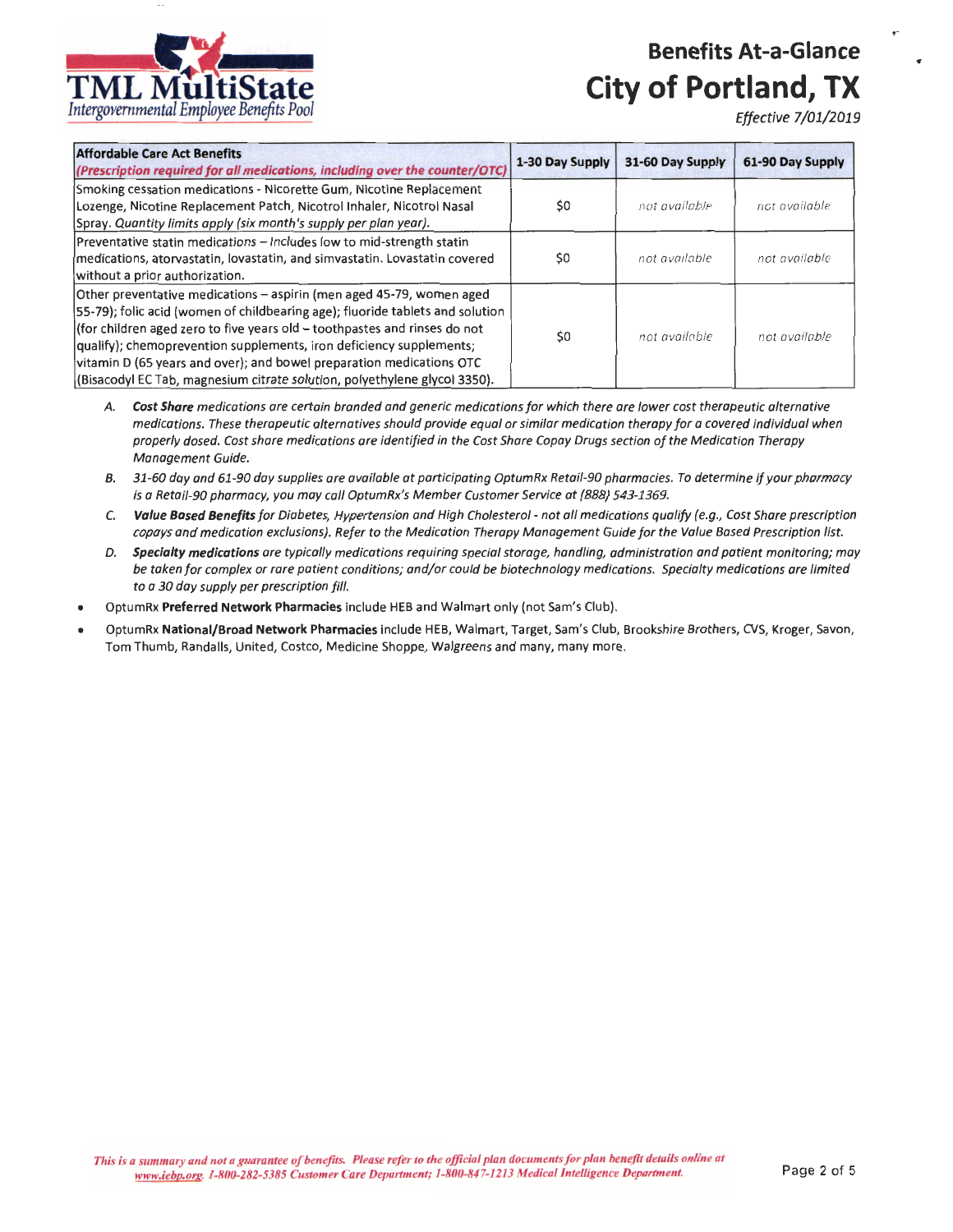

*Effective 7/01/2019* 

# Diabetes (Value Based Generic Copay)

- glimepiride
- glipizide
- glyburide
- glyburide/metformin
- metformin
- metformin ER (generic Glucophage XR only)
- pioglitazone

# Insulin (Value Based Brand Copay)

- Humulin vials only
- Humalog vials only
- Lantus vials only

# High Blood Pressure (Value Based Generic Copay)

- amlodipine
- **atenolol**
- **benazepril**
- benazepril/hctz
- carvedilol
- clonidine
- diltiazem ER
- doxazosin
- furosemide
- hydrochlorothiazide (hctz)
- **lisinopril**
- **lisinopril/hctz**
- **metoprolol**
- **propranolol**
- **verapamil**
- **verapamil ER/SR**

# **High Cholesterol (Value Based Generic Copay)**

- **atorvastatin**
- **lovastatin**
- **simvastatin**
- **www.OptumRx.com** is an important price transparency resource to ensure you are purchasing your prescriptions from the most cost effective pharmacy.
	- o Find Drug Pricing based on your benefits
	- o Locate a Pharmacy by Zip code
	- o Refill your mail order prescriptions, transfer prescriptions, and set up text message medication reminders
- Please refer to the Medication Therapy Management Guide for a list of Cost Share, Pre-Authorization and Step Therapy prescriptions and program guidelines.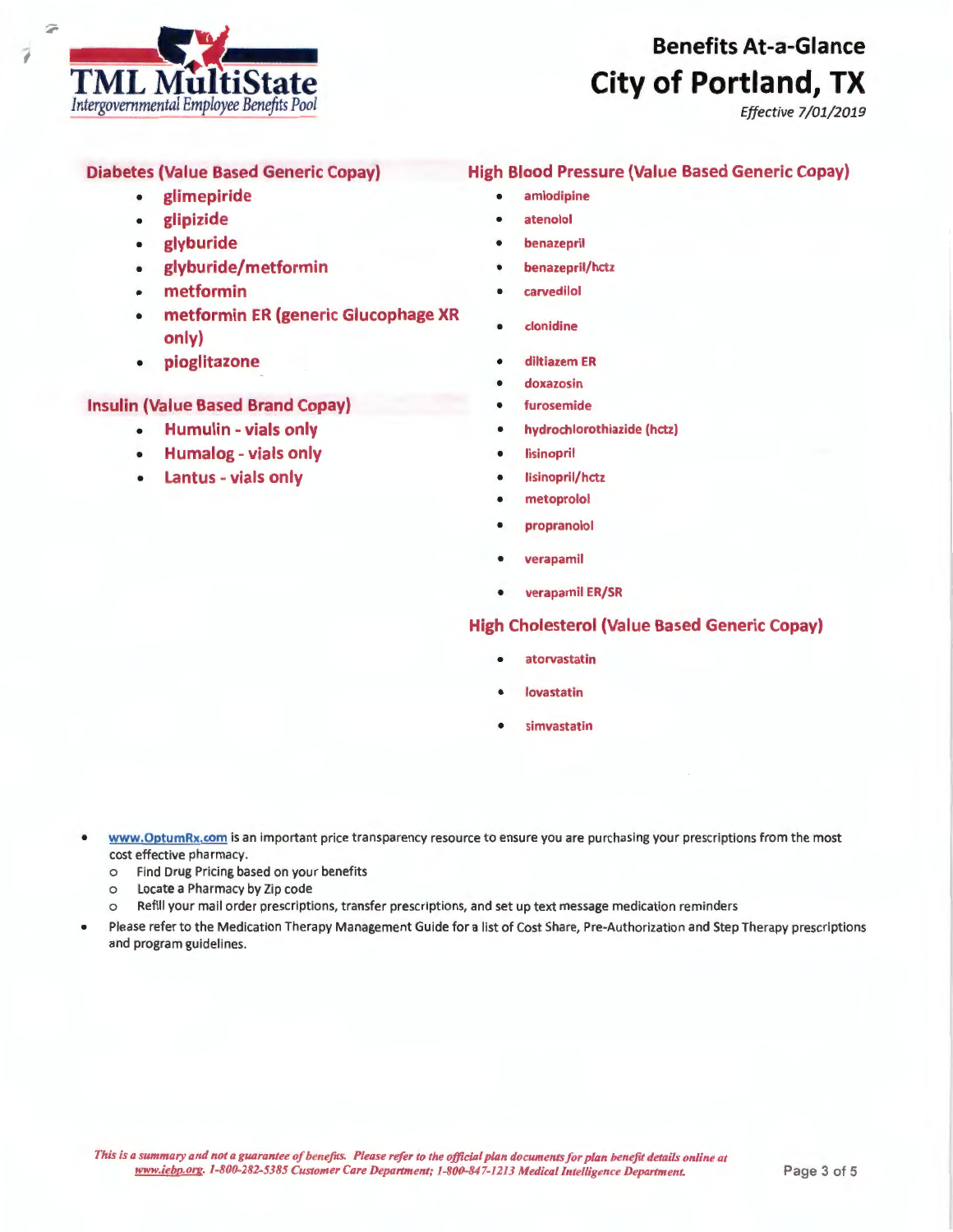*Effective* 7/01/2019

**\$10 Copay SBC SBC SBC** 

| <b>Telehealth   Teladoc</b> |  |
|-----------------------------|--|
|                             |  |

- Available 24/7/365
- Services include Medical, Behavioral Health, and Dermatology. Fees associated with Behavioral Health and Dermatology will vary but will be less than going to a community provider. Fees will be applied to Deductible and Out of Pocket.
- Contact 1-800-Teladoc or 1-800-835-2362
- Download Mobile App for easy access to information and services

## **Healthy Initiatives Incentive Plan Removed**

## **Provider Network**

- UnitedHealthcare Choice Plus Network
- To find In Network providers, visit www.iebp.org or call 1-800-282-5385
- Premium Care Physicians the medical plan includes a performance based incentive to minimize your out of pocket costs. When accessing care with a Premium Care Physician, the plan pays an additional 5% (after you have met your deductible).
- *<u>Quest Labs is Out of Network</u>*

#### **Dental IV** - **Mandatory Plan**

- Voluntary Preferred Provider Network www.iebp.org
- \$1,500 Calendar Year Maximum
- No Deductible for Preventative; \$50 Calendar Year Combined Deductible for Basic/Major
- Preventive 100%; Basic 80%; Major 50% (Reasonable & Customary)

| "New"Vision B Plan - Mandatory Plan                                               |          |  |
|-----------------------------------------------------------------------------------|----------|--|
| No Preferred Provider Network                                                     | Employee |  |
| Annual Eye Exam: \$85                                                             | Family   |  |
| \$225 Calendar Year Maximum Payment Allowable for glasses, contacts, lenses, etc. |          |  |
| Section 125 Cafeteria Plan (Flexible Spending Account) Renewal Date: 01/01/2019   |          |  |
| Employee funded, Pre-tax: \$2,700 annual maximum election                         |          |  |

## • Optional Dependent Care Account: \$5,000 annual maximum election

- Debit Card: Pays for substantiated eligible unreimbursed medical expenses
- Premium Conversion -shelter dependent contributions

#### **Summary of Key Benefit Changes** (this is not a comprehensive list)

## **MEDICAL**

- Notification Requirements have been updated to support the UHC contracted provider agreements.
	- o If emergency or planned admission notification is received seventy-two (72) hours or more after admission, or twenty-four (24) hours after the mother's discharge, the network provider and facility reimbursement will be reduced by 100% of the daily contract rate for non-notified days.

### o **Member is not responsible for this penalty. The provider may not balance bill the covered individual.**

- One (1) Mammogram per calendar year (whether billed as preventive or diagnostic)
- Morbid Obesity requires monthly health coaching
- Cochlear Implants not subject to Hearing Evaluation/Appliance benefit maximum

#### **PRESCRIPTION**

**Behavioral Health Psychotherapy Dermatology** 

**Medical** 

**Spouse Child(ren) Family** 

**Employee**